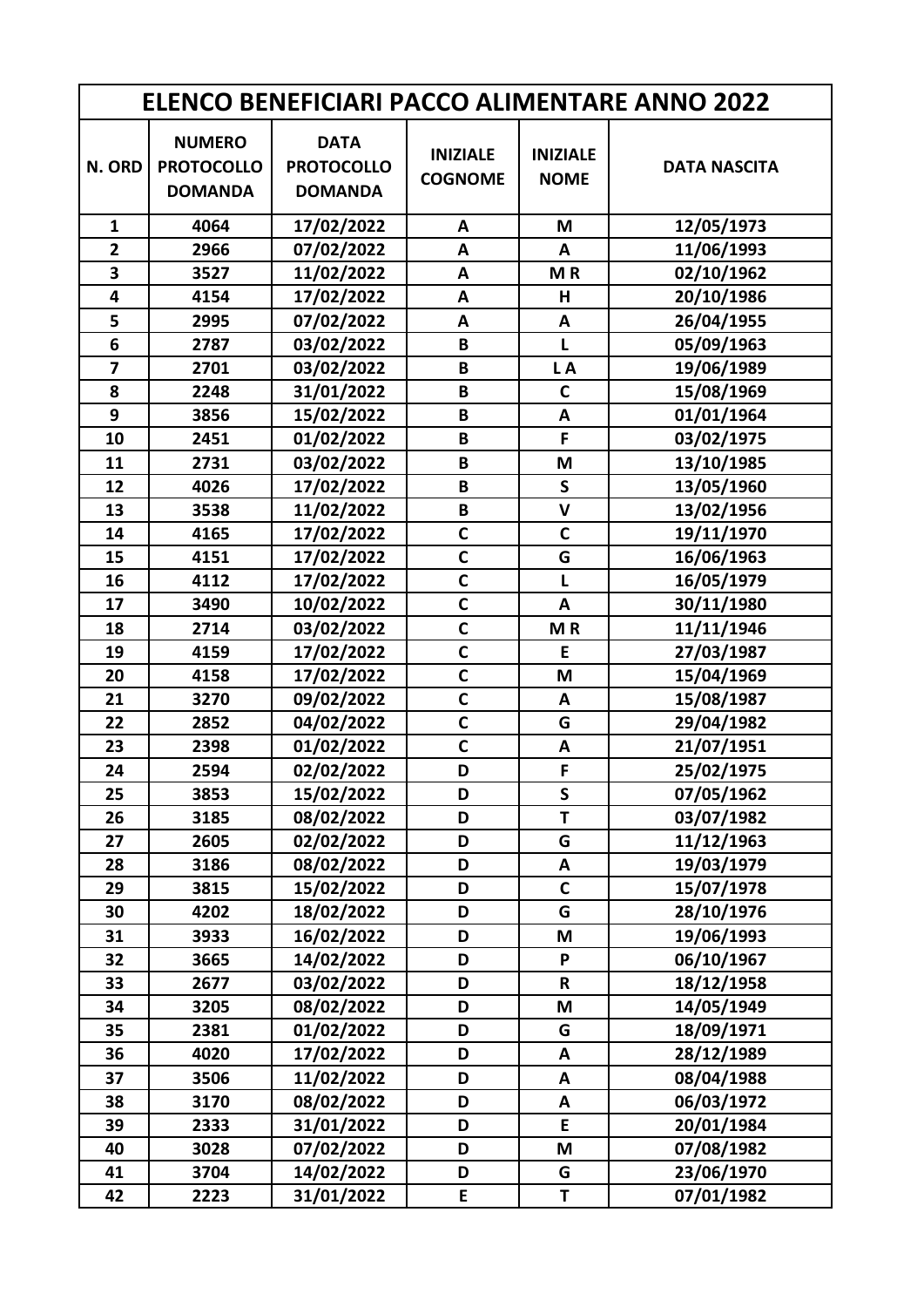| 43 | 2702 | 03/02/2022 | E            | $\mathsf{S}$       | 08/04/1955 |
|----|------|------------|--------------|--------------------|------------|
| 44 | 4143 | 17/02/2022 | E            | MR                 | 03/12/1957 |
| 45 | 2413 | 01/02/2022 | E            | $\mathsf{s}$       | 21/09/1984 |
| 46 | 3262 | 09/02/2022 | F            | A                  | 03/10/1964 |
| 47 | 3909 | 16/02/2022 | F            | $\mathsf{s}$       | 22/07/1982 |
| 48 | 4223 | 18/02/2022 | F            | L                  | 06/05/1963 |
| 49 | 2833 | 04/02/2022 | F            | F                  | 05/03/1978 |
| 50 | 4221 | 18/02/2022 | G            | F                  | 29/05/1958 |
| 51 | 3990 | 16/02/2022 | G            | $\mathbf C$        | 26/05/1991 |
| 52 | 3276 | 09/02/2022 | G            | $\mathsf{V}$       | 21/11/1988 |
| 53 | 4240 | 18/02/2022 | G            | A                  | 24/11/1988 |
| 54 | 2691 | 03/02/2022 | G            | A                  | 11/09/1972 |
| 55 | 3973 | 16/02/2022 | G            | M                  | 28/05/1990 |
| 56 | 3165 | 08/02/2022 | G            | F                  | 16/04/1970 |
| 57 | 4200 | 18/02/2022 | G            | M                  | 16/08/1975 |
| 58 | 4133 | 17/02/2022 | H            | M                  | 01/01/1965 |
| 59 | 2720 | 03/02/2022 | ı            | M                  | 19/04/1971 |
| 60 | 3112 | 07/02/2022 | 1            | M                  | 16/08/1979 |
| 61 | 3261 | 09/02/2022 |              | G                  | 04/09/1971 |
| 62 | 2447 | 01/02/2022 | К            | $\mathsf{s}$       | 21/08/1979 |
| 63 | 2830 | 04/02/2022 | L            | F                  | 04/10/1961 |
| 64 | 3977 | 16/02/2022 | L            | $\mathbf C$        | 18/07/1973 |
| 65 | 2616 | 02/02/2022 | L            | $\mathsf{V}$       | 13/01/1995 |
| 66 | 2389 | 01/02/2022 | L            | L                  | 03/04/1958 |
| 67 | 2690 | 03/02/2022 | M            | $\mathbf v$        | 14/08/1966 |
| 68 | 2561 | 02/02/2022 | M            | A                  | 20/10/1981 |
| 69 | 2883 | 04/02/2022 | M            | A                  | 16/09/1957 |
| 70 | 2602 | 02/02/2022 | M            | A                  | 23/06/1967 |
| 71 | 3703 | 14/02/2022 | M            | $\pmb{\mathsf{A}}$ | 29/12/1965 |
| 72 | 3128 | 07/02/2022 | M            | A                  | 26/07/1982 |
| 73 | 3211 | 08/02/2022 | M            | A                  | 28/04/1991 |
| 74 | 3266 | 09/02/2022 | M            | A                  | 02/02/1962 |
| 75 | 3127 | 07/02/2022 | M            | M                  | 25/09/1991 |
| 76 | 2563 | 02/02/2022 | M            | $\mathsf{s}$       | 30/03/1982 |
| 77 | 2721 | 03/02/2022 | M            | M                  | 13/09/1954 |
| 78 | 2804 | 03/02/2022 | M            | F                  | 31/03/1967 |
| 79 | 3511 | 11/02/2022 | M            | L                  | 14/10/1973 |
| 80 | 4157 | 17/02/2022 | M            | T                  | 31/01/1962 |
| 81 | 2540 | 02/02/2022 | M            | A                  | 28/11/1969 |
| 82 | 3222 | 08/02/2022 | N            | ${\sf R}$          | 27/01/1978 |
| 83 | 3622 | 14/02/2022 | $\mathbf O$  | R                  | 18/08/1985 |
| 84 | 4177 | 17/02/2022 | $\mathbf{o}$ | $\mathsf R$        | 05/10/2000 |
| 85 | 2585 | 02/02/2022 | $\mathbf 0$  | $\mathsf{N}$       | 16/12/1980 |
| 86 | 2419 | 01/02/2022 | $\mathbf 0$  | G                  | 12/08/1960 |
| 87 | 2580 | 02/02/2022 | P            | G                  | 21/03/1966 |
| 88 | 4021 | 17/02/2022 | P            | $\mathbf C$        | 27/09/1962 |
| 89 | 2582 | 02/02/2022 | P            | T                  | 18/06/1955 |
| 90 | 4150 | 17/02/2022 | P            | A                  | 23/04/1982 |